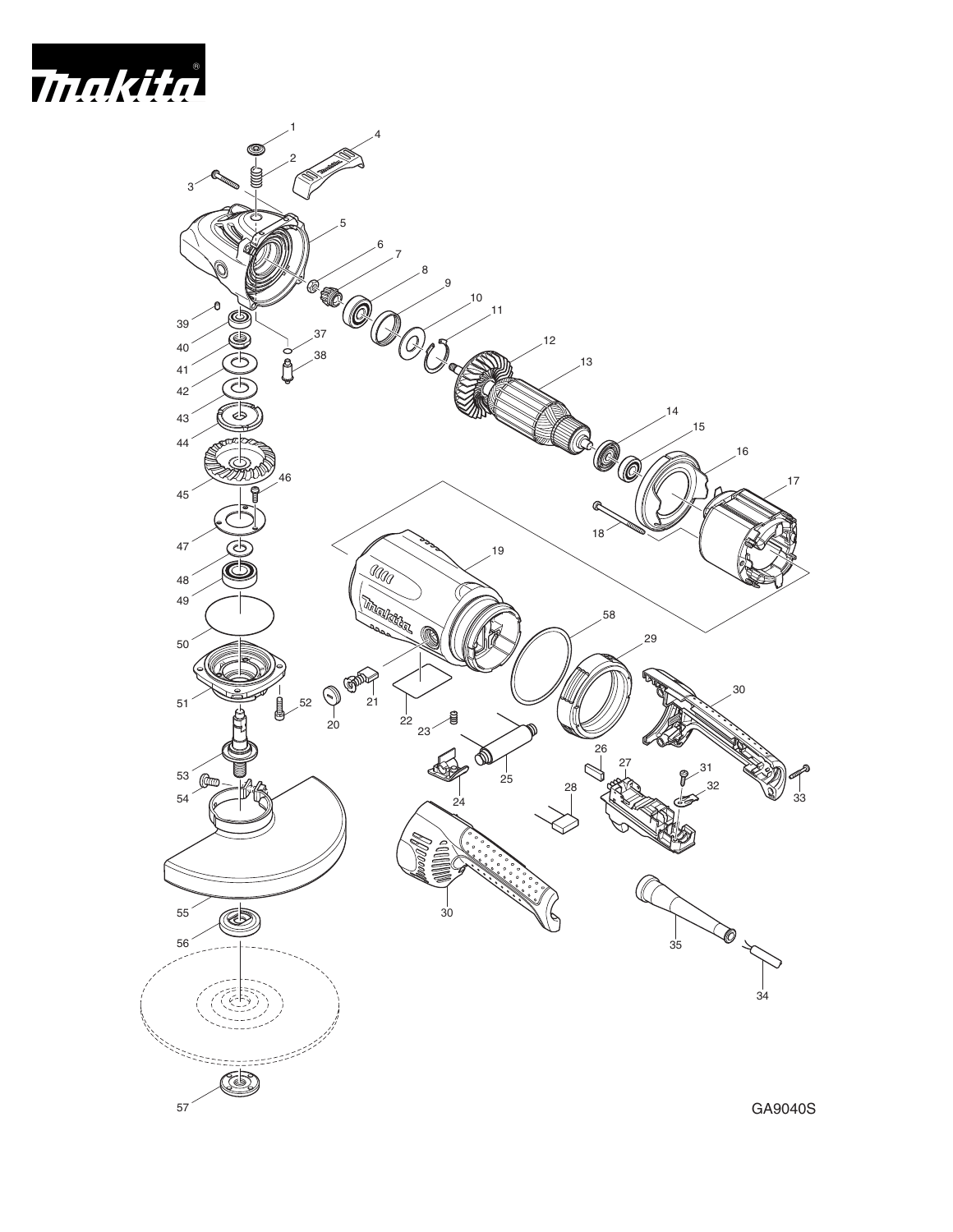| Item No. | Type           | Sub  | Part No. | <b>Description</b>                       | Qty            | Unit       |
|----------|----------------|------|----------|------------------------------------------|----------------|------------|
| 001      |                |      | 419133-4 | PIN CAP                                  | 1              | PC.        |
| 002      |                |      | 233292-8 | <b>COMPRESSION SPRING 12</b>             | 1              | PC.        |
| 003      | $\overline{2}$ |      | 266012-5 | <b>TAPPING SCREW 5X35</b>                | $\overline{4}$ | PC.        |
| 004      |                |      | 419144-9 | <b>BUMPER</b>                            | $\mathbf{1}$   | PC.        |
| 005      |                |      | 142754-4 | <b>GEAR HOUSING COMPLETE</b>             | $\mathbf{1}$   | PC.        |
|          |                | INC. | 262118-7 | FELT RING 18                             | $\mathbf{1}$   | PC.        |
| 006      |                |      | 252194-9 | HEX. NUT M8                              | $\mathbf{1}$   | PC.        |
| 007      |                |      | 227490-4 | SPIRAL BEVEL GEAR 12                     | $\mathbf{1}$   | PC.        |
| 008      |                |      | 211132-0 | BALL BEARING 6301DDW                     | 1              | PC.        |
| 009      |                |      | 262085-6 | <b>RUBBER RING 38</b>                    | $\mathbf{1}$   | PC.        |
| 010      |                |      | 267299-2 | FLAT WASHER 20                           | $\mathbf{1}$   | PC.        |
| 011      |                |      | 962211-4 | <b>RETAINING RING R-42</b>               | $\mathbf{1}$   | PC.        |
|          |                |      |          |                                          | $\mathbf{1}$   | PC.        |
| 012      |                |      | 240081-4 | <b>FAN 80</b>                            |                |            |
| 013      |                |      | 517831-5 | <b>ARMATURE ASS'Y 115V</b>               | $\mathbf{1}$   | PC.        |
|          |                | INC. |          | Item No. 12,14,15                        |                |            |
| 014      |                |      | 681630-2 | <b>INSULATION WASHER</b>                 | 1              | PC.        |
| 015      |                |      | 211087-9 | <b>BALL BEARING 6200DDW</b>              | $\mathbf{1}$   | PC.        |
| 016      |                |      | 419135-0 | <b>BAFFLE PLATE</b>                      | $\mathbf{1}$   | PC.        |
| 017      |                |      | 526196-4 | FIELD ASS'Y 110-115V                     | $\mathbf{1}$   | PC.        |
|          |                | INC. | 654197-3 | <b>RING TERMINAL</b>                     | $\overline{c}$ | PC.        |
|          |                | INC. | 654553-7 | CONNECTOR 34137                          | $\overline{c}$ | PC.        |
| 018      |                |      | 266059-9 | <b>TAPPING SCREW 5X75</b>                | $\overline{c}$ | PC.        |
| 019      |                |      | 158083-5 | MOTOR HOUSING COMPLETE                   | $\mathbf{1}$   | PC.        |
|          |                | INC. | 643712-8 | <b>BRUSH HOLDER</b>                      | $\overline{c}$ | PC.        |
|          |                | INC. | 810341-4 | <b>CAUTION LABEL</b>                     | $\mathbf{1}$   | PC.        |
| 020      |                |      | 643700-5 | BRUSH HOLDER CAP 7-18                    | $\overline{2}$ | PC.        |
| 021      |                |      | 194992-4 | CARBON BRUSH SET CB-204 2PC/SET W/ORIGIN | $\mathbf{1}$   | <b>SET</b> |
| 022      |                |      | 862128-0 | <b>GA9040S NAME PLATE</b>                | 1              | PC.        |
| 023      |                |      | 233375-4 | <b>COMPRESSION SPRING 7</b>              | $\mathbf{1}$   | PC.        |
| 024      |                |      | 419260-7 | <b>LOCK BUTTON</b>                       | $\mathbf{1}$   | PC.        |
| 025      |                |      | 646787-6 | <b>RESISTOR</b>                          | $\mathbf{1}$   | PC.        |
| 026      |                |      | 686041-6 | RECEPTACLE SLEEVE                        | $\overline{2}$ | PC.        |
| 027      |                |      | 650117-5 | SWITCH 1362.0115                         | $\mathbf{1}$   | PC.        |
| 029      |                |      | 421936-4 | <b>VIBRATION PROOF RUBBER</b>            | $\mathbf{1}$   | PC.        |
| 030      |                |      | 188123-5 | HANDLE SET                               | $\mathbf{1}$   | <b>SET</b> |
|          |                | INC. | 423350-0 | SPONGE SHEET                             | 1              | PC.        |
| 031      |                |      | 266385-6 | <b>TAPPING SCREW 4X14</b>                | 1              | PC.        |
| 032      |                |      | 687169-3 | STRAIN RELIEF                            | $\mathbf{1}$   | PC.        |
| 033      |                |      | 266374-1 | TAPPING SCREW 4X25                       | 4              | PC.        |
| 034      |                |      | 664463-0 | CORD W/PLUG 2P-14-2.5M, SJ               | 1              | PC.        |
| 035      |                |      | 682560-0 | <b>CORD GUARD 10</b>                     | 1              | PC.        |
| 037      |                |      | 213062-1 | O RING 9                                 | 1              | PC.        |
| 038      |                |      | 256491-5 | SHOULDER PIN 5                           | 1              | PC.        |
| 039      |                |      | 263002-9 | <b>RUBBER PIN 4</b>                      | 1              | PC.        |
| 040      |                |      | 211062-5 | BALL BEARING 6000ZZ                      | 1              | PC.        |
| 041      |                |      | 252429-8 | <b>NUT M15-23</b>                        | 1              | PC.        |
| 042      |                |      | 232163-6 | <b>CUP SPRING 20</b>                     | 1              | PC.        |
| 043      |                |      | 232163-6 | <b>CUP SPRING 20</b>                     | 1              | PC.        |
| 044      |                |      | 267798-4 | <b>LOCK WASHER</b>                       | 1              | PC.        |
| 045      |                |      | 227492-0 | SPIRAL BEVEL GEAR 53C                    | 1              | PC.        |
|          |                |      |          |                                          |                |            |
| 046      |                |      | 265120-9 | PAN HEAD SCREW M5X16                     | 3              | PC.        |
| 047      |                |      | 285724-1 | <b>BEARING RETAINER 50</b>               | 1              | PC.        |
| 048      |                |      | 267167-9 | <b>FLAT WASHER 15</b>                    | 1              | PC.        |
| 049      |                |      | 211278-2 | <b>BALL BEARING 6203DDW</b>              | 1              | PC.        |
| 050      |                |      | 213760-7 | O RING 78                                | 1              | PC.        |
| 051      |                |      | 318377-2 | <b>BEARING BOX</b>                       | 1              | PC.        |
| 052      |                |      | 265541-5 | HEX. SOCKET HEAD BOLT M6X22              | 4              | PC.        |
| 053      |                |      | 154787-7 | SPINDLE A COMPLETE                       | 1              | PC.        |